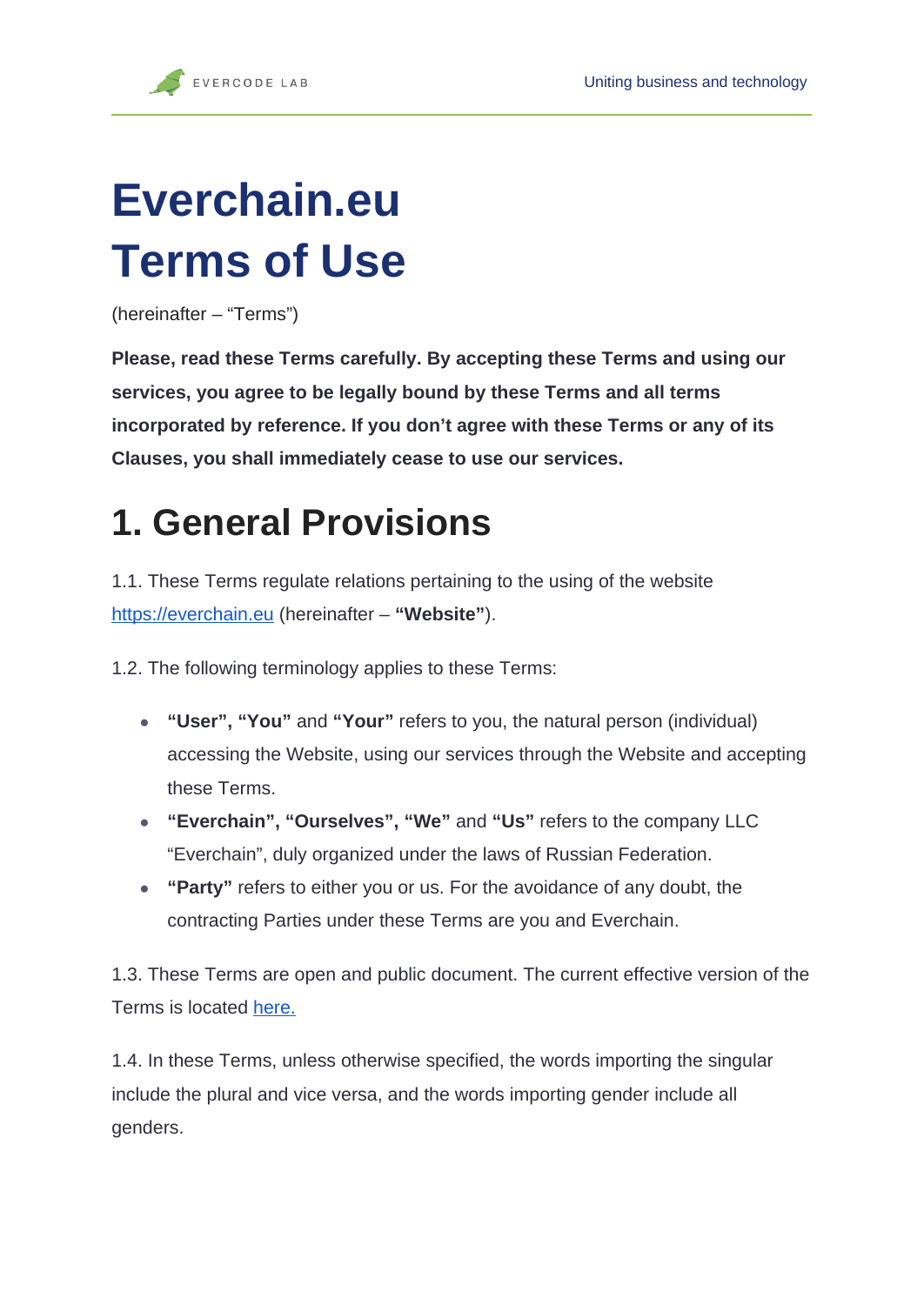## **2. Using of Services**

2.1. Using of the Website constitutes an acceptance and confirmation of your consent to be bound by these Terms, all applicable laws and regulations, and you agree that you are responsible for compliance with and that you are compliant with the applicable laws.

2.2. By accepting these Terms and using the Website, you represent and warrant that:

- you are at least 18 years old and have full capacity to contract under the applicable law;
- you have not previously been suspended or removed from using the Website and our services;
- you are not furthering, performing, undertaking, engaging in, aiding or abetting any unlawful activity through your relationship with us or through your use of the Website and our services;
- you are comporting with and obeying these Terms and all applicable laws;
- you shall use the Website and our services only for the purposes related to personal non-commercial use and you do not represent any third party;
- you acknowledge and agree that Everchain Lab is not acting as your broker, intermediary, agent or advisor or in any fiduciary capacity, and no communication or information provided to you by Everchain Lab shall be considered or construed as advice;
- you shall not mislead other Users and third parties during using the Website;
- you will not take any action aimed solely at causing damage to Everchain or other third parties;
- you shall not reverse engineer, decompile or otherwise disassemble the Website or any Everchain's software;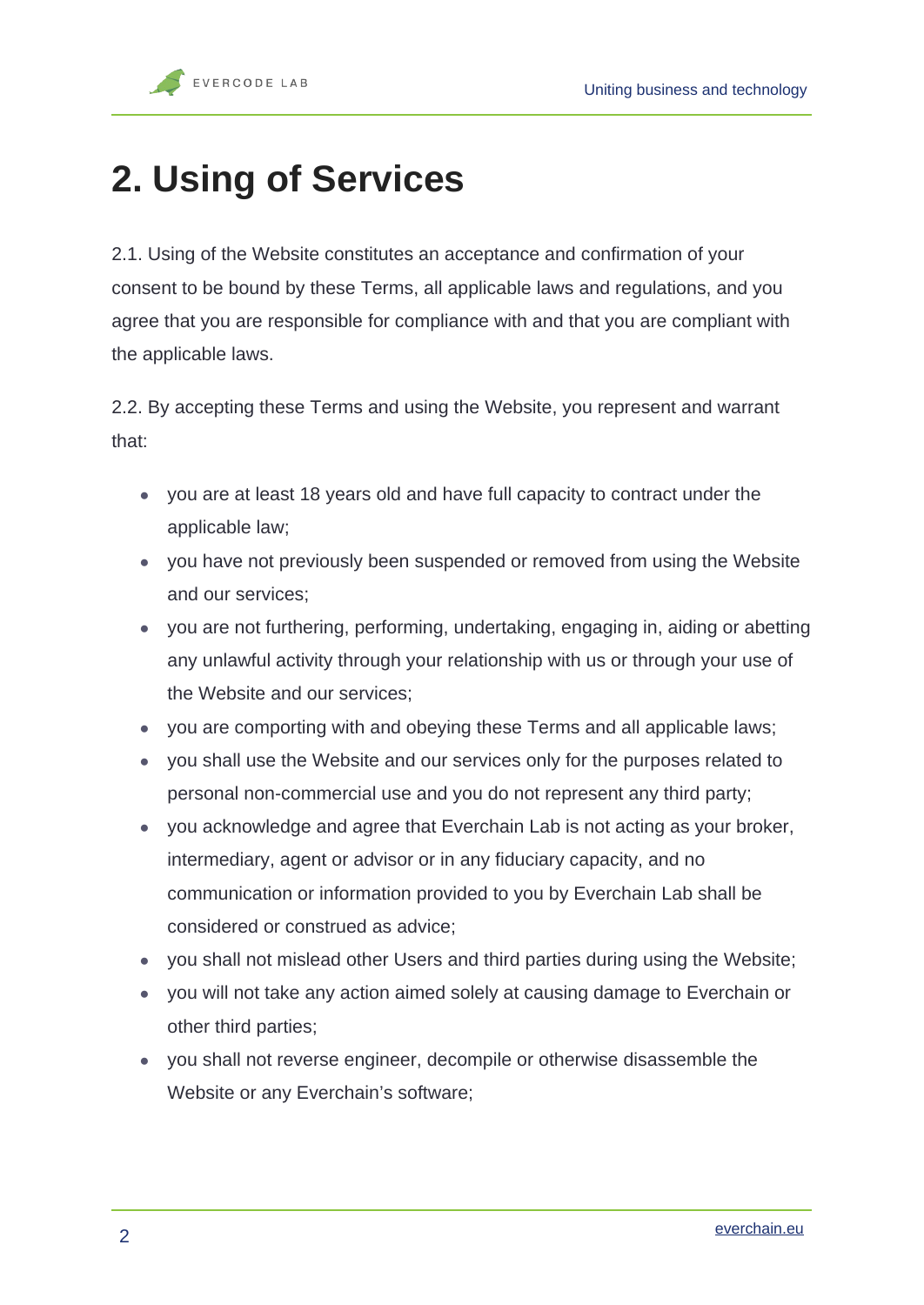- recognizing the international nature of the Internet, you accept all responsibility for compliance with all local laws and regulations relating to your actions in the network;
- you agree and consent to receive electronically all communications, agreements, documents, notices and disclosures that Everchain provides in connection with your use of the Website and our services;
- you understand and acknowledge that any delays in services are possible;
- you shall not use proxy and VPN or other software for concealing your IPaddress.

2.3. The Website is accessible 24 hours per day, 7 days per week. However, Everchain reserves the right, without providing notice to temporarily suspend the Website or access to the Website in order to carry out work including, but not limited to: updates, maintenance operations and amendments to the servers, etc.

2.4. In order to protect the integrity of the Website, Everchain reserves the right at any time in its sole discretion to block Users who violate these Terms.

## **3. Personal Data**

3.1. By accepting these Terms, you expressly allow Everchain to process your personal data, export your personal data outside of the jurisdiction in which you reside or are located.

3.2. We are entitled to transfer some User's data (including IP-addresses) to our business partners or governmental bodies at their request to facilitate the prevention and disclosure of prohibited or illegal actions. By accepting these Terms, you acknowledge and agree to your personal data may be transferred in this way.

3.3. For more information, read the official Everchain's Privacy Policy [here.](https://evercodelab.com/Privacy/Privacy.pdf)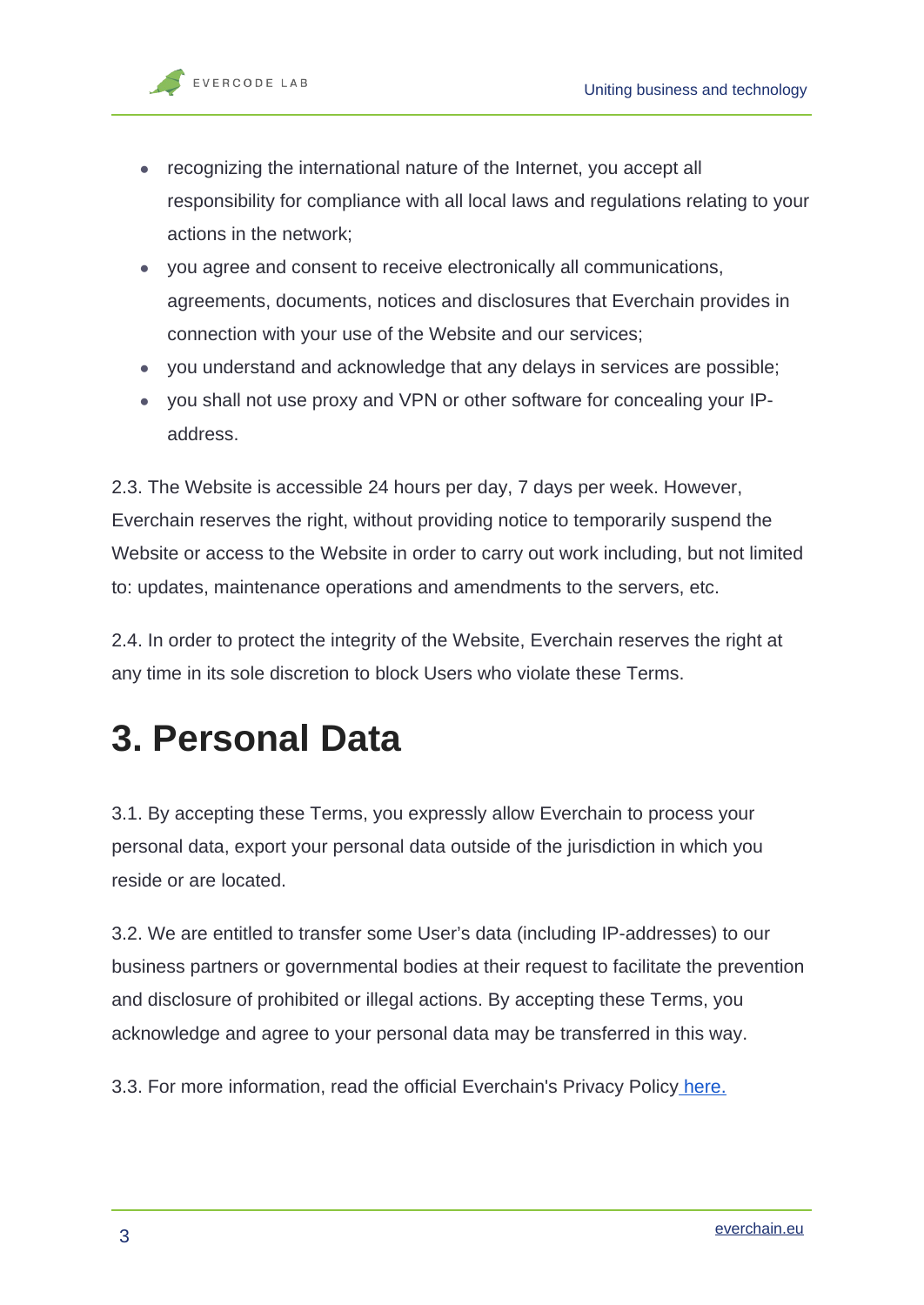## **4. Refund Policy**

WARNING: There are fake websites pretending to be Everchain's Website (aka "phishing scams"). They use a misspelled URL that looks like "EVERCHAIN.EU" in order to trick the Users into sending them funds. DO NOT USE ANY SERVICE THAT ISN'T EXACTLY LOCATED AT THE DOMAIN: "EVERCHAIN.EU".

Everchain is not responsible for funds that have been sent to these fake phishing sites. It is important that all Users shall verify they are visiting the correct URL ([EVERCHAIN.EU](http://evercodelab.com)) on their own and search for the security certificate in the URL bar of their browser.

Also, never trust private messages, solicitations or requests for funds from people claiming to be Everchain unless you have verified that it is an official request from an Everchain's employee.

In case of doubt, contact us directly to verify any messaging. Stay diligent - and please report any phishing scams to our team [\(sales@evercodelab.com\)](mailto:hello@evercodelab.com).

## **5. Indemnification**

5.1. You agree to hold harmless and indemnify Everchain from and against any third party claim arising from or in any way related to:

- your breach of the Terms;
- your violation of applicable laws, rules or regulations in connection with the Website and our services,

including any liability or expense arising from all claims, losses, damages (actual and consequential), suits, judgments, litigation costs of every kind and nature.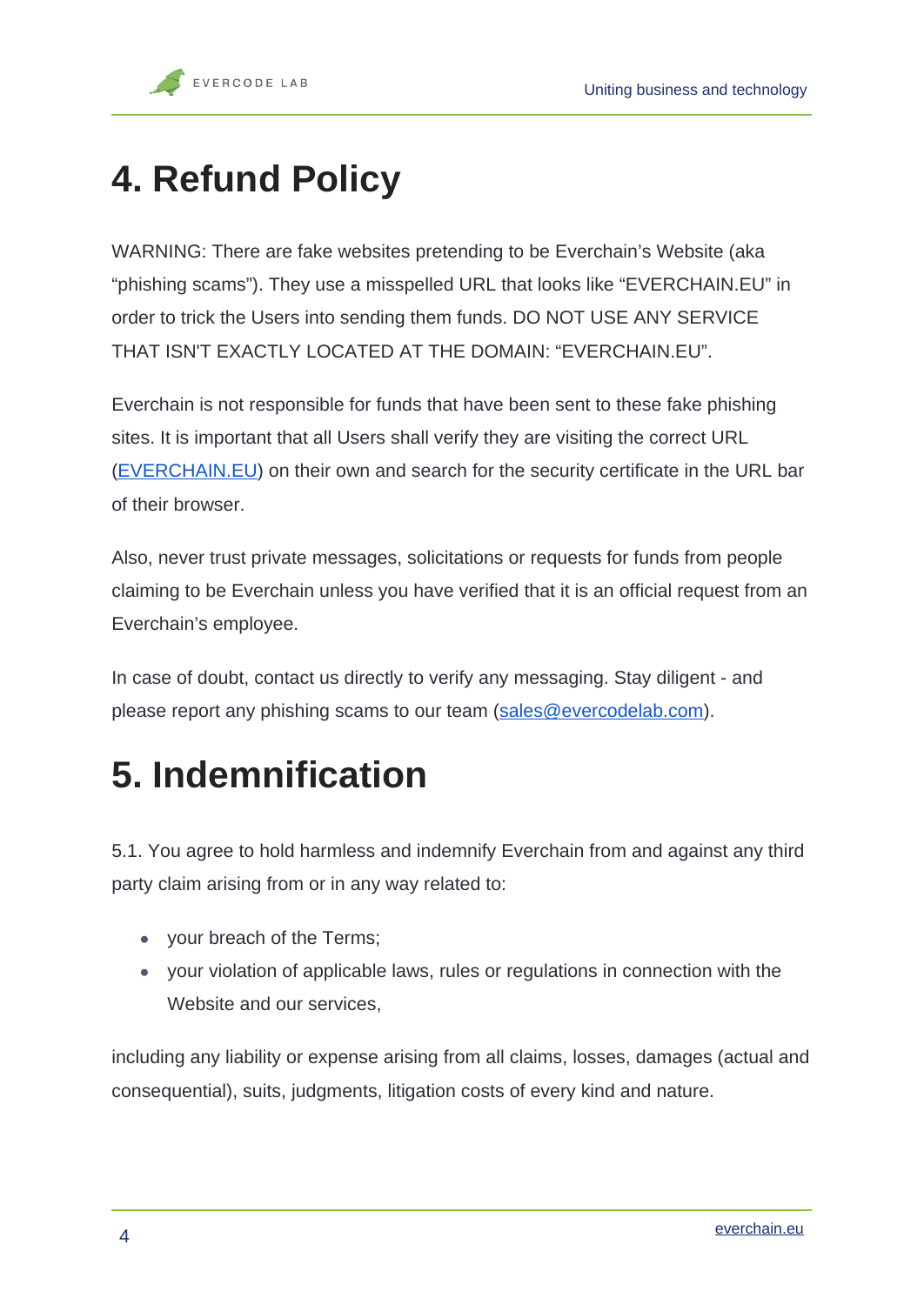5.2. In such case, Everchain will provide you with written notice of such claim, suit or action; will provide you the opportunity to control the defense and/or settlement of such claim, suit or action; and will provide you reasonable assistance in such defense or settlement, upon reasonable request and at your expense.

## **6. Disclaimers**

6.1. NOTHING IN THESE TERMS SHALL EXCLUDE OR LIMIT EVERCHAIN'S WARRANTY OR LIABILITY FOR LOSSES WHICH MAY NOT BE LAWFULLY EXCLUDED OR LIMITED BY APPLICABLE LAW.

6.2. YOU EXPRESSLY UNDERSTAND AND AGREE THAT YOUR USE OF THE WEBSITE AND OUR SERVICE IS AT YOUR SOLE RISK AND THAT THE WEBSITE ABD SERVICES ARE PROVIDED "AS IS" AND "AS AVAILABLE" WITHOUT WARRANTIES OF ANY KIND EITHER EXPRESS OR IMPLIED.

6.3. TO THE FULLEST EXTENT PERMISSIBLE PURSUANT TO APPLICABLE LAW, Everchain MAKES NO EXPRESS WARRANTIES AND DISCLAIMS ALL IMPLIED WARRANTIES REGARDING THE WEBSITE, SERVICES OR ANY APPLICATIONS OR EXTERNAL SITES, INCLUDING IMPLIED WARRANTIES OF MERCHANTABILITY, FITNESS FOR A PARTICULAR PURPOSE, NON-INFRINGEMENT CORRECTNESS, ACCURACY AND RELIABILITY.

6.4. WITHOUT LIMITING THE GENERALITY OF THE FOREGOING, Everchain DO NOT REPRESENT OR WARRANT TO YOU THAT: (A) YOUR USE OF THE WEBSITE AND SERVICES WILL MEET YOUR REQUIREMENTS, (B) YOUR USE OF THE WEBSITE AND SERVICES WILL BE UNINTERRUPTED, TIMELY, SECURE OR FREE FROM ERROR, (C) DATA PROVIDED THROUGH THE WEBSITE WILL BE ACCURATE OR (D) THE WEBSITE OR ANY CONTENT MADE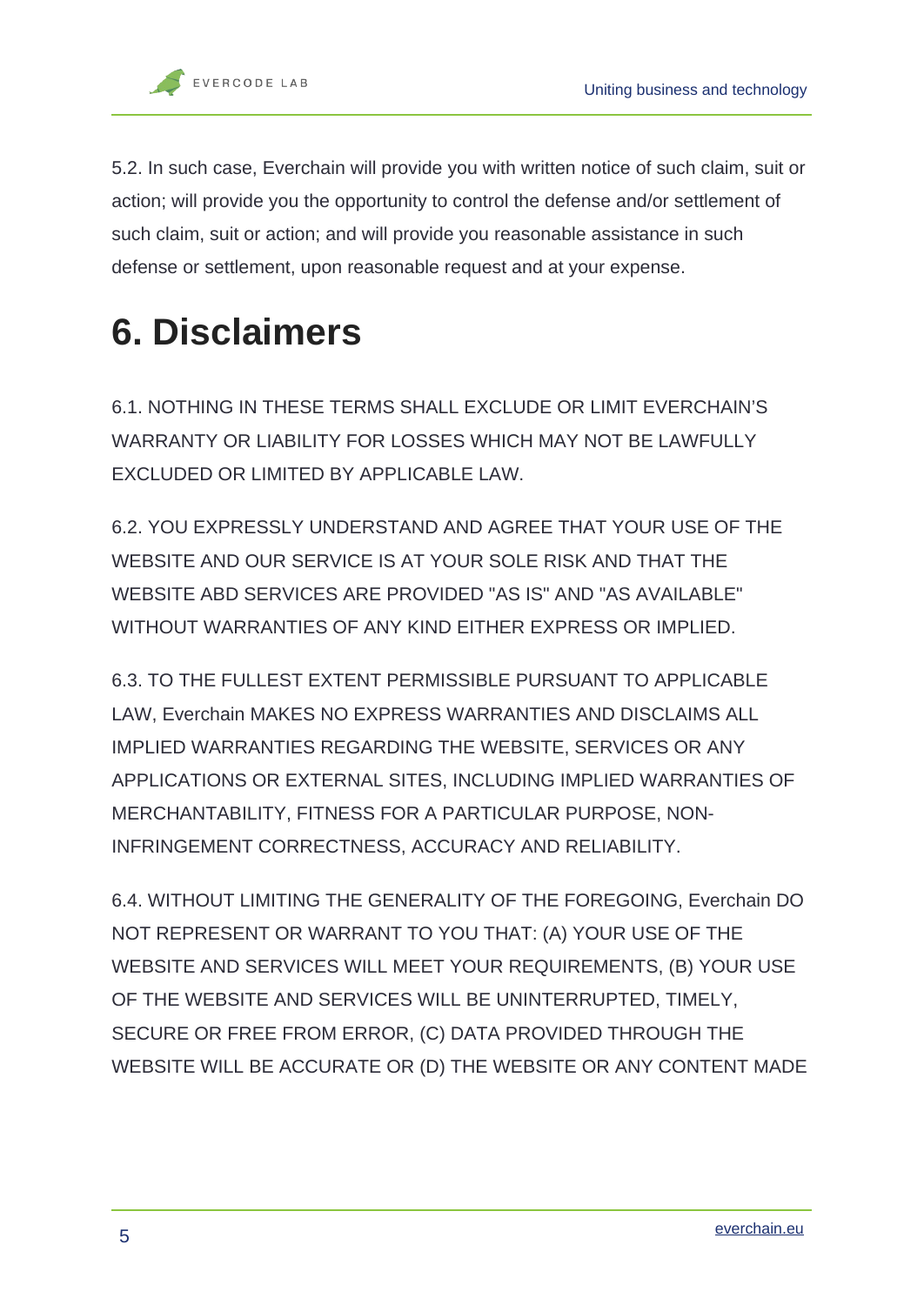AVAILABLE ON OR THROUGH THE WEBSITE ARE FREE OF VIRUSES OR OTHER HARMFUL COMPONENTS.

# **7. Limitation of Liability**

7.1. SUBJECT TO SECTION 8 ABOVE, YOU UNDERSTAND AND AGREE THAT EVERCHAIN SHALL NOT BE LIABLE TO YOU FOR ANY INDIRECT, INCIDENTAL, SPECIAL CONSEQUENTIAL OR EXEMPLARY DAMAGES WHICH MAY BE INCURRED BY YOU, HOWEVER CAUSED AND UNDER ANY THEORY OF LIABILITY, INCLUDING, BUT NOT LIMITED TO, ANY LOSS OF PROFIT (WHETHER INCURRED DIRECTLY OR INDIRECTLY), ANY LOSS OF GOODWILL OR BUSINESS REPUTATION, ANY LOSS OF DATA SUFFERED, COST OF PROCUREMENT OF SUBSTITUTE GOODS OR SERVICES, OR OTHER INTANGIBLE LOSS, EVEN IF EVERCHAIN HAS BEEN ADVISED OF THE POSSIBILITY OF SUCH DAMAGES.

7.2. SUBJECT TO SECTION 8 ABOVE, YOU AGREE THAT THE AGGREGATE LIABILITY OF THE EVERCHAIN TO YOU FOR ALL CLAIMS ARISING OUT OF OR RELATING TO THE USE OF OR ANY INABILITY TO USE ANY PORTION OF THE WEBSITE OR SERVICES OR OTHERWISE UNDER THESE TERMS, WHETHER IN CONTRACT, TORT, OR OTHERWISE, IS LIMITED TO THE **500 EUR.**

7.3. The foregoing limitations of liability shall apply whether the alleged liability or Losses are based on contract, negligence, tort, strict liability, or any other basis.

# **8. Prohibited Jurisdictions**

8.1. Everchain maintains the right to select its markets and jurisdictions to operate in and may restrict or deny its services to certain countries.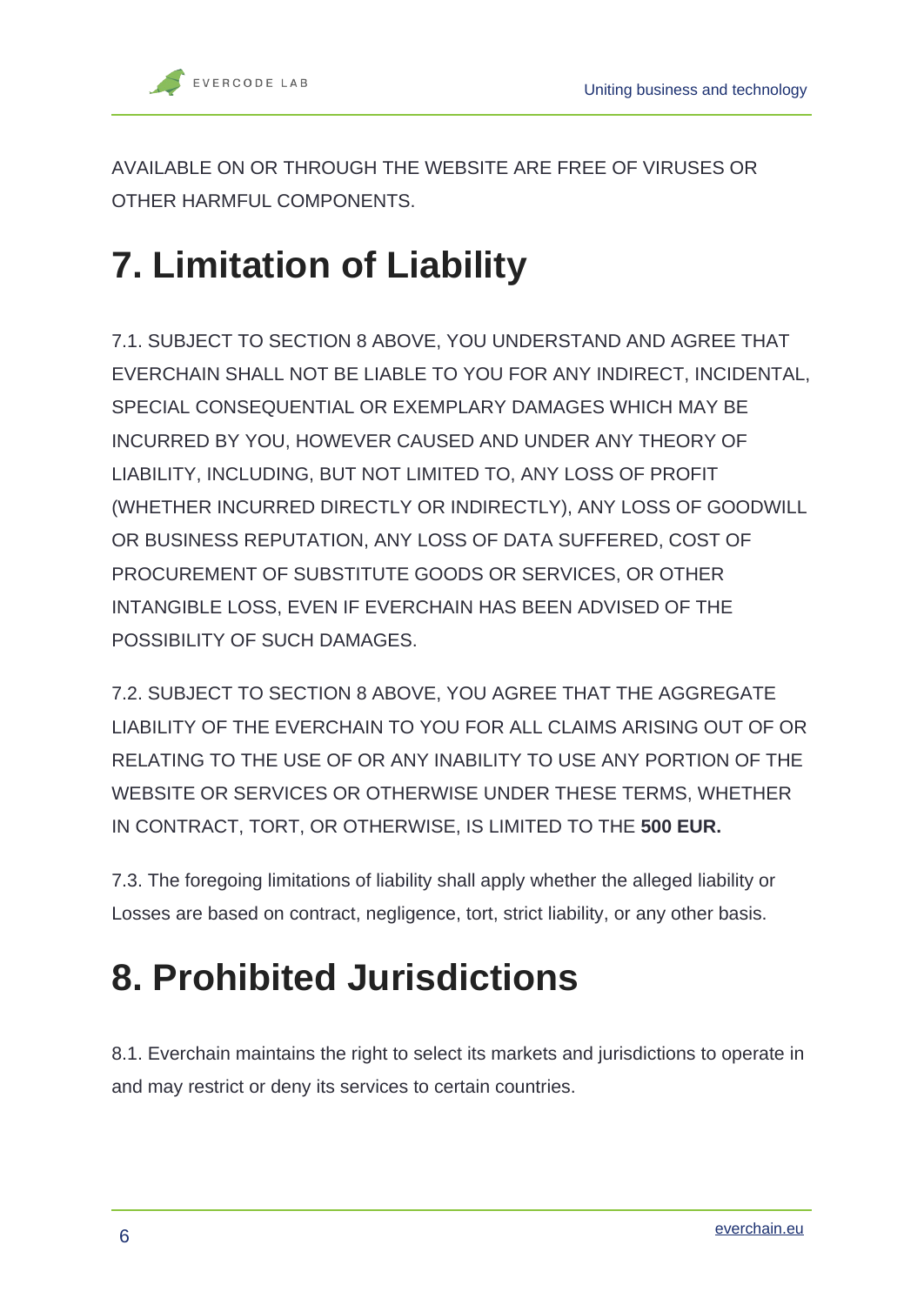8.2. Everchain also maintains the right to use various methods to prevent the use of the Website and its services by the Users listed above. You are to comply with this Section, even if Everchain's methods to prevent use of its services and the Website are not effective or can be bypassed.

8.3. Everchain may seize any funds from the Users in these jurisdictions and donate them to a charity at Everchain's sole discretion.

8.4. Use of the Website is void where prohibited by applicable law.

8.5. Everchain has the right to obtain your IP-address. If the IP-address is allocated in the prohibited jurisdiction (Section 10 hereunder), Everchain can deny you the access to the Website and providing services.

#### **9. Permissible Use**

9.1. When accessing or using the Website, you agree that you will not violate any law, contract, intellectual property or other third-party right or commit a tort, and that you are solely responsible for your conduct while using the Website and our services.

9.2. Without limiting the generality of the foregoing, you agree that you will not:

- damage, disable, overburden or impair the functioning of the Website in any manner;
- use any robot, spider, crawler, scraper or other automated means or interface not provided by us to access to the Website or to extract data;
- you shall not distribute viruses, worms, defects, Trojan horses, corrupted files, hoaxes, or any other items of a destructive or deceptive nature.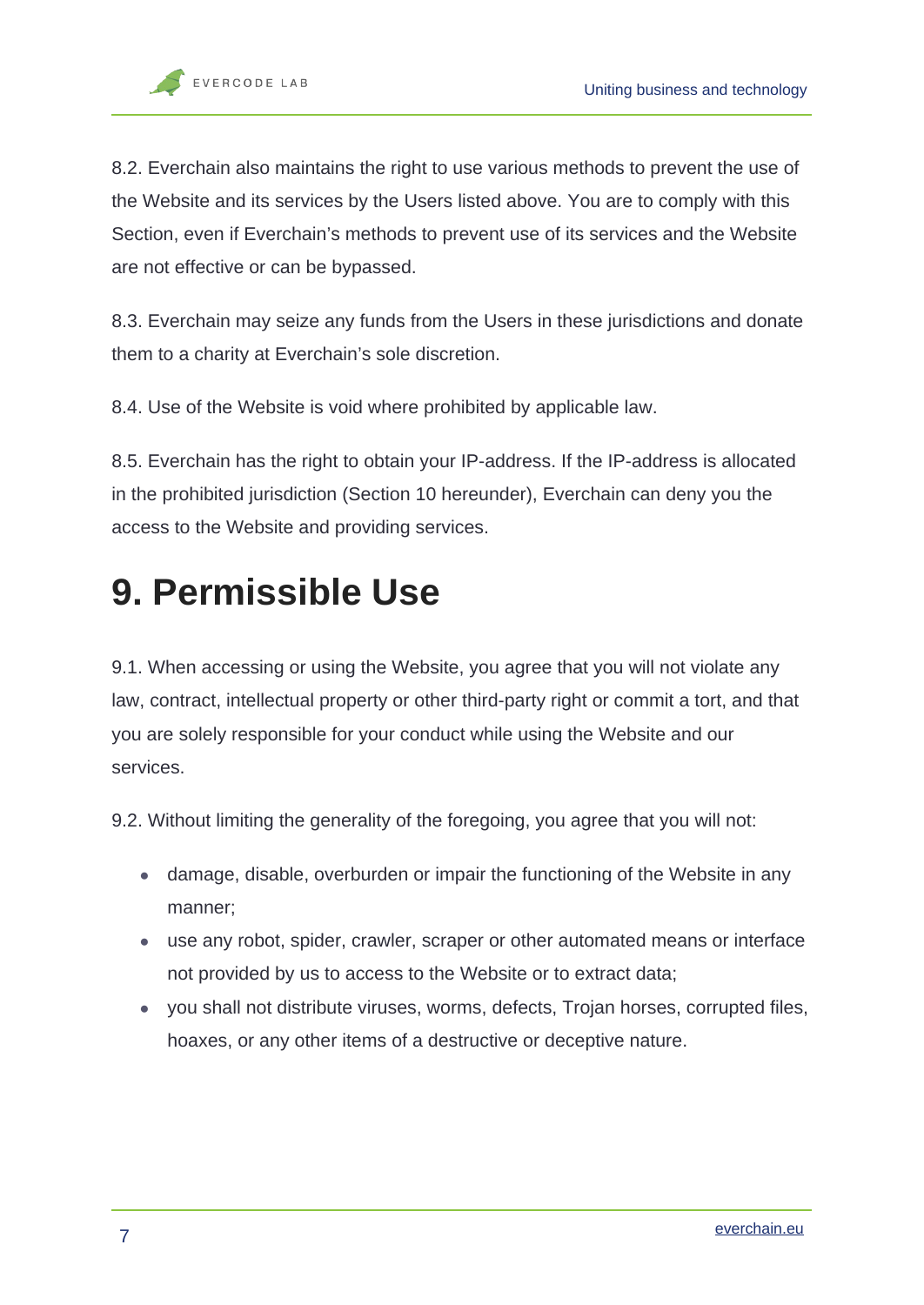## **10. Termination**

10.1. These Terms shall enter into force for the User since the use of the Website and shall be in force for an indefinite period.

10.2. Everchain reserves the right to suspend your access to the Website for any reason, including but not limited to breaches of these Terms, in its sole and absolute discretion, immediately without prior notice and without liability.

10.3. Everchain reserves the right to terminate or block your access to the Website for any reason, including but not limited to breaches of these Terms, in its sole and absolute discretion, immediately without prior notice and without liability.

10.4. Everchain shall not give reasons of its actions.

10.5. Upon any termination of these Terms, Sections 2 – 11, 14 – 17 shall survive.

## **11. Modifying the Website**

11.1. Everchain is constantly changing and improving the Website and its services.

11.2. Everchain has right to add or remove functionalities or features to the Website, or add or create new limits for using the Website and its services at any time

## **12. Governing Law and Arbitration**

12.1. These Terms are governed by the laws of the Russian Federation. These Terms are to be treated in all respects as a Russian Federation contract.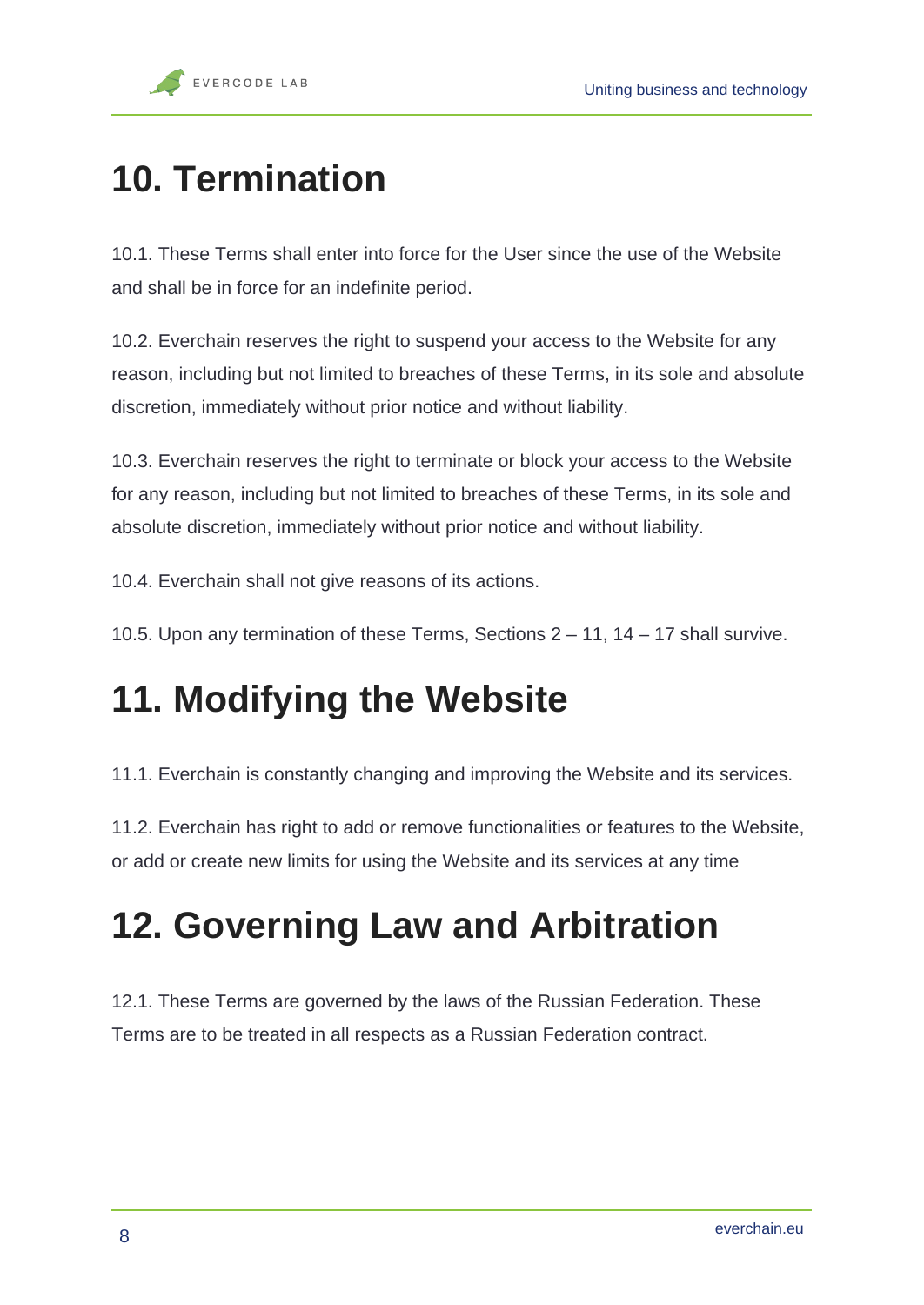12.2. We and you irrevocably and unconditionally submit to the exclusive jurisdiction, venue, and forum of the Russian Federation, and all courts competent to hear appeals therefrom.

# **13. Links to Third Party Sites**

13.1. The Website may contain links or submit access to the third parties sites and to the content displayed on such sites which is the result of intellectual activity of the third parties and protected in accordance with the applicable laws. Everchain does not check these sites and the content displayed on them for compliance with the applicable laws. Everchain is not responsible for any information or content displayed on such sites to which the User gets access through the Website, including, any opinions or statements expressed on such third parties sites.

13.2. The User confirms that since the User will pass to the link on the Website to the site of the third party, the relations between the Everchain and the User shall terminate and the Everchain is not responsible for the accuracy of the information displayed on the websites of the third parties, use the services and content of the third parties by the User, the validity of such use and quality of the services and content displayed on the third party's sites.

## **14. Copyright Protection**

14.1. Using the Website does not give you ownership of any intellectual property rights in the Website, any software or the content you access.

14.2. The materials contained in the Website are protected by applicable copyright and trademark laws and treaties.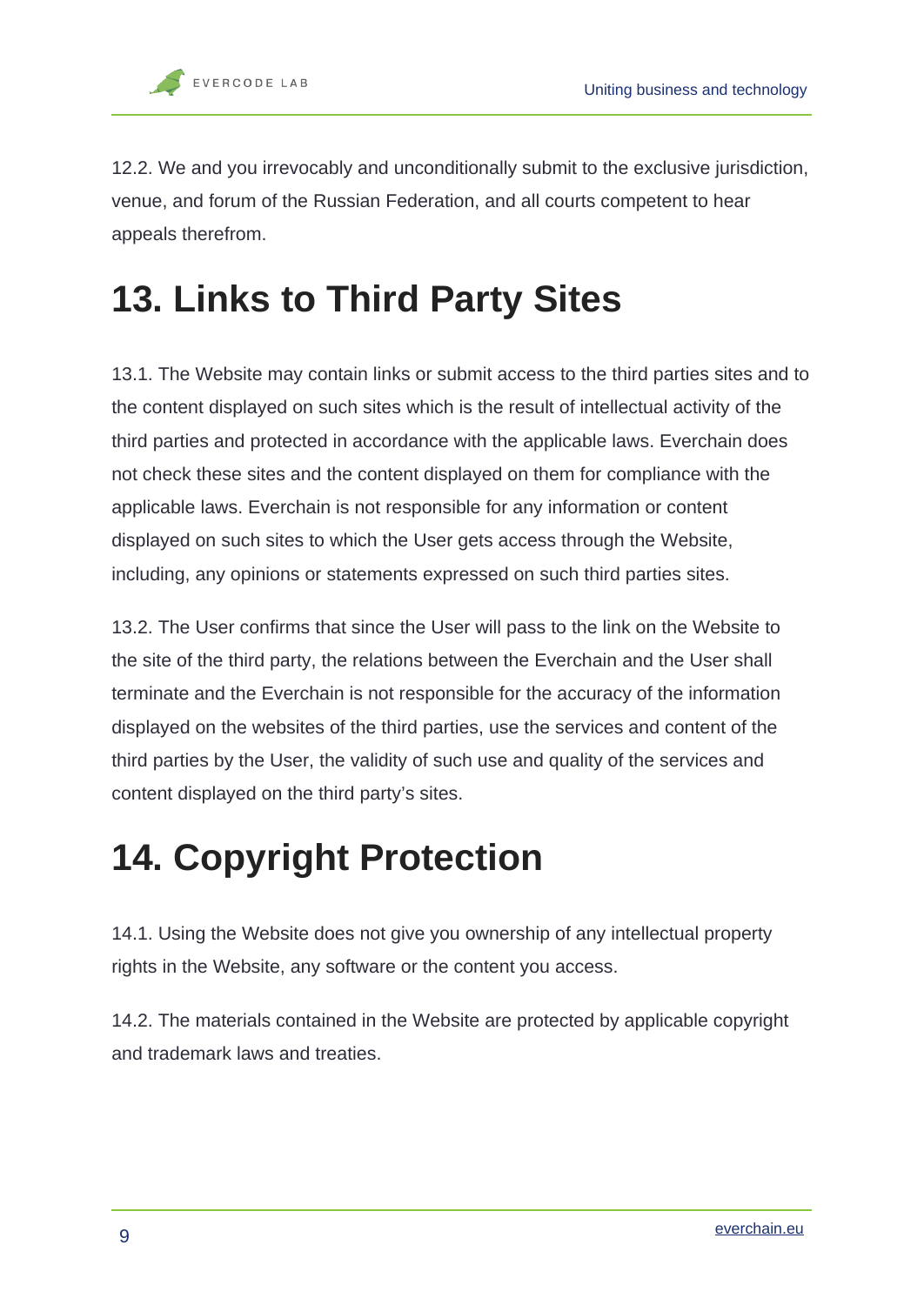14.3. Use of search queries comprising a direct domain name or the brand name such as (but not limited to) EVERCHAIN, everchain.eu, everchain, etc. is prohibited in paid SEA advertisements used to attract affiliates.

## **15. Modifications**

15.1. Everchain may revise these Terms at any time and without notice to you or third parties. Everchain reserves the right to make any changes retroactive.

15.2. By using the Website, you agree to be bound by the then-current version of these Terms. Herewith continuation of the usage of the Website after making changes or amendments to these Terms means acceptance of the User of such changes or amendments, and therefore the User shall regularly monitor changes in these Terms.

## **16. Assignment**

16.1. Everchain may transfer rights and obligations under these Terms to third parties without the additional consent of the User.

16.2. The User is entitled to assign its rights and obligations under these Terms to any third party only with prior written consent of Everchain.

# **17. Entire Agreement**

These Terms constitutes the whole agreement between the Parties and supersedes any previous arrangements or agreements between them relating to the transactions contemplated in these Terms.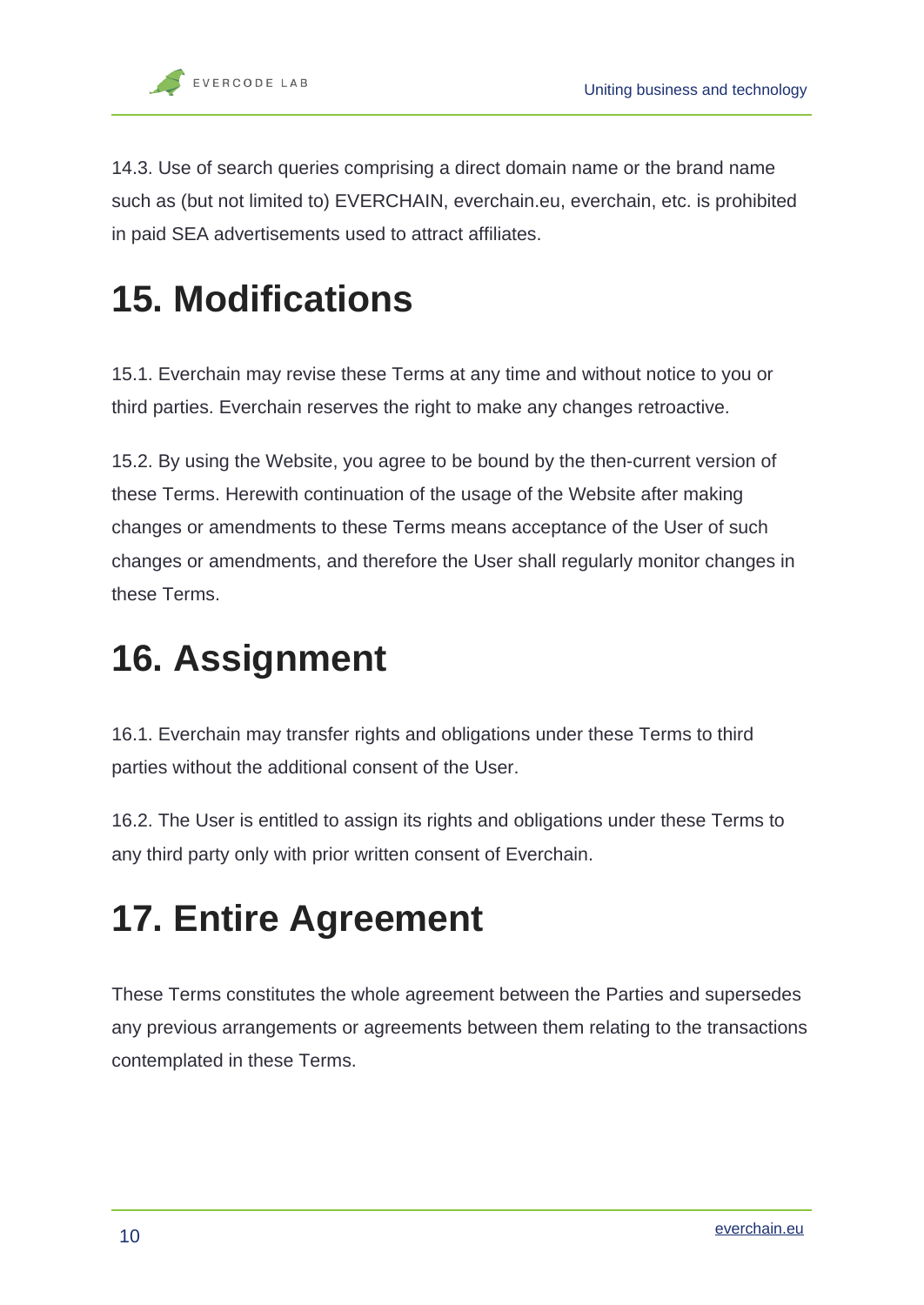## **18. Severance and Validity**

18.1. If any provision of these Terms is or becomes illegal, invalid or unenforceable in any respect under the law of any relevant jurisdiction, such provision shall be deemed to be severed from these Terms and shall be replaced with one having an effect as close as possible to the deficient provision.

18.2. The remaining provisions of these Terms will remain in full force.

#### **19. Costs**

19.1. From time to time, Everchain may need to spend time dealing with issues brought to us by the Users.

19.2. Except as provided otherwise in these Terms, each Party shall pay its own costs and expenses in connection with the negotiation, preparation and performance of these Terms.

#### **20. Miscellaneous**

20.1. Nothing in these Terms shall be construed as creating a joint venture, an agency relationship or a legal partnership between Parties.

20.2. Everchain has the right to involve third parties for the fulfillment its obligations.

#### **21. Modification**

We are entitled to make changes to the Terms and to this Annex from time to time. If we make changes, We will update the Terms on the Website.